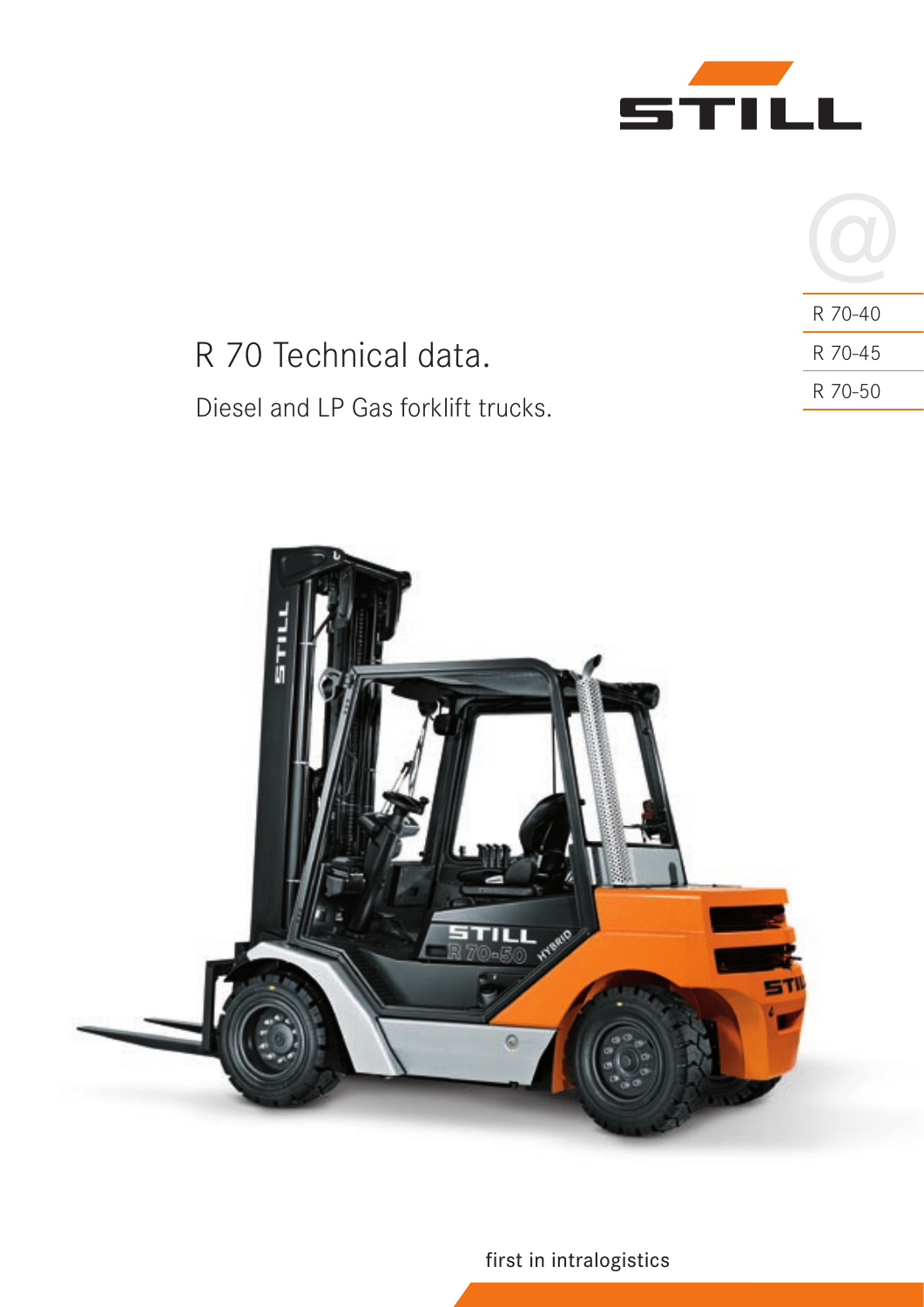This specification sheet to VDI Guideline 2198 only gives the technical figures for the standard truck. Different tyres, other masts, additional equipment etc. could give different figures.

|                  | 1.1          | Manufacturer                                                |                          |                  | <b>STILL</b>   | STILL          | <b>STILL</b>   | <b>STILL</b>   | <b>STILL</b>   | <b>STILL</b>   |
|------------------|--------------|-------------------------------------------------------------|--------------------------|------------------|----------------|----------------|----------------|----------------|----------------|----------------|
|                  | 1.2          | Manufacturer's model designation                            |                          |                  | R 70 - 40      | R 70 - 40 T    | R 70 - 45      | R 70 - 45 T    | R 70 - 50      | R 70 - 50 T    |
|                  | 1.3          | Truck type                                                  |                          |                  | Diesel         | LPG            | Diesel         | LPG            | Diesel         | LPG            |
|                  | 1.4          | Controls                                                    |                          |                  | Rider seated   | Rider seated   | Rider seated   | Rider seated   | Rider seated   | Rider seated   |
| Characteristics  | 1.5          | Capacity                                                    | $\Omega$                 |                  | 4000           | 4000           | 4500           | 4500           | 4999           | 4999           |
|                  | 1.6          | Load centre                                                 | $\mathsf C$              | mm               | 500            | 500            | 500            | 500            | 500            | 500            |
|                  | 1.8          | Load distance                                               | $\overline{X}$           | mm               | 540            | 540            | 540            | 540            | 540            | 540            |
|                  | 1.9          | Wheelbase                                                   | $\vee$                   | mm               | 2005           | 2005           | 2005           | 2005           | 2005           | 2005           |
|                  | 2.1          | Truck weight                                                |                          | kg               | 5800           | 5800           | 6086           | 6086           | 6395           | 6395           |
|                  | 2.2          | Axle load laden, front                                      |                          | kg               | 8627           | 8627           | 9462           | 9462           | 10290          | 10290          |
| Weights          | 2.2.1        | Axle load laden, rear                                       |                          | kg               | 1173           | 1173           | 1124           | 1124           | 1105           | 1105           |
|                  | 2.3          | Axle load unladen, front                                    |                          | kg               | 2552           | 2552           | 2628           | 2628           | 2697           | 2697           |
|                  | 2.3.1        | Axle load unladen, rear                                     |                          | kg               | 3248           | 3248           | 3458           | 3458           | 3698           | 3698           |
|                  | 3.1          | Tyres                                                       |                          |                  | SE             | <b>SE</b>      | SE             | SE             | SE             | SE             |
|                  | 3.2          | Tyre size, front                                            |                          |                  | $250 - 15$     | $250 - 15$     | $28x12.5 - 15$ | $28x12.5 - 15$ | $28x12.5 - 15$ | $28x12.5 - 15$ |
| Wheels   Chassis | 3.3          | Tyre size, rear                                             |                          |                  | $250 - 15$     | $250 - 15$     | $250 - 15$     | $250 - 15$     | $250 - 15$     | $250 - 15$     |
|                  | 3.5          | Number of wheels, front (x=drive)                           |                          |                  | $\overline{2}$ | $\overline{2}$ | $\overline{2}$ | $\overline{2}$ | $\overline{2}$ | $\overline{2}$ |
|                  | 3.5.1        | Number of wheels, rear (x=drive)                            |                          |                  | $\mathbf{2}$   | $\mathbf{2}$   | $\mathbf{2}$   | $\mathbf{2}$   | $\mathbf{2}$   | $\mathbf{2}$   |
|                  | 3.6          | Track width, front                                          | $b_{10}$                 | mm               | 1136           | 1136           | 1210           | 1210           | 1210           | 1210           |
|                  | 3.7          | Track width, rear                                           | $b_{11}$                 | mm               | 1120           | 1120           | 1120           | 1120           | 1120           | 1120           |
|                  | 4.1          | Tilt mast/fork carriage, forwards                           |                          | $\circ$          | 6              | 6              | 6              | 6              | 6              | 6              |
|                  | 4.1.1        | Tilt mast/fork carriage, backwards                          |                          | $\circ$          | 8              | 8              | 8              | 8              | 8              | 8              |
|                  | 4.2          | Height, mast lowered                                        | h <sub>1</sub>           | mm               | 2400           | 2400           | 2400           | 2400           | 2400           | 2400           |
|                  | 4.3          | Free lift                                                   | h <sub>2</sub>           | mm               | 160            | 160            | 160            | 160            | 160            | 160            |
|                  | 4.4          | Lift                                                        | h <sub>3</sub>           | mm               | 3180           | 3180           | 3180           | 3180           | 3180           | 3180           |
|                  | 4.5          | Height, mast raised                                         | h <sub>4</sub>           | mm               | 4187           | 4187           | 4187           | 4187           | 4187           | 4187           |
|                  | 4.7          | Height over overhead guard (cab)                            | h <sub>6</sub>           | mm               | 2300           | 2300           | 2300           | 2300           | 2300           | 2300           |
|                  | 4.8          | Seat height/Standing height (SRP)                           | h <sub>7</sub>           | mm               | 1176           | 1176           | 1176           | 1176           | 1176           | 1176           |
|                  | 4.12         | Coupling height                                             | $h_{10}$<br>$\mathbf{I}$ | mm<br>mm         | 493            | 493            | 493            | 493<br>4085    | 493            | 493            |
|                  | 4.19<br>4.20 | Overall length                                              | $\vert$ <sub>2</sub>     | mm               | 4027<br>3027   | 4027<br>3027   | 4085<br>3085   | 3085           | 4130<br>3130   | 4130<br>3130   |
|                  | 4.21         | Length including fork backs L <sub>2</sub><br>Overall width | b <sub>1</sub>           | mm               | 1380           | 1380           | 1506/1380*     | 1506/1380*     | 1506/1380*     | 1506/1380*     |
| Basic dimensions | 4.22         | Fork length                                                 |                          | mm               | 1000           | 1000           | 1000           | 1000           | 1000           | 1200           |
|                  | 4.22.1       | Fork width                                                  | е                        | mm               | 120            | 120            | 120            | 120            | 150            | 150            |
|                  | 4.22.2       | Fork thickness                                              | S                        | mm               | 50             | 50             | 50             | 50             | 50             | 50             |
|                  | 4.23         | Fork carriage ISO 2328, Class/Form A, B                     |                          |                  | 3/A            | 3/A            | 3/A            | 3/A            | 3/A            | 3/A            |
|                  | 4.24         | Fork carriage width                                         | b <sub>3</sub>           | mm               | 1310           | 1310           | 1310           | 1310           | 1410           | 1410           |
|                  | 4.31         | Floor clearance under mast, laden                           | m <sub>1</sub>           | mm               | 140            | 140            | 140            | 140            | 140            | 140            |
|                  | 4.32         | Floor clearance, centre of wheel-base                       | m <sub>2</sub>           | mm               | 165            | 165            | 165            | 165            | 165            | 165            |
|                  | 4.33         | Working aisle width with 1000 x 1200 pallet crossways       | A <sub>st</sub>          | mm               | 4418           | 4418           | 4470           | 4470           | 4510           | 4510           |
|                  | 4.34         | Working aisle width with 800 x 1200 pallet lengthways       | A <sub>st</sub>          | mm               | 4618           | 4618           | 4670           | 4670           | 4710           | 4710           |
|                  | 4.35         | Turning radius                                              | W <sub>a</sub>           | mm               | 2678           | 2678           | 2730           | 2730           | 2770           | 2770           |
|                  | 4.36         | Smallest pivot point distance                               | $b_{13}$                 | mm               | 680            | 680            | 680            | 680            | 680            | 680            |
|                  | 5.1          | Travel speed laden                                          |                          | km/h             | 21             | 21             | 21             | 21             | 21             | 21             |
|                  | 5.1.1        | Travel speed unladen                                        |                          | km/h             | 21             | 21             | 21             | 21             | 21             | 21             |
|                  | 5.2          | Hoist speed laden                                           |                          | m/s              | 0.51           | 0.51           | 0.43           | 0.43           | 0.43           | 0.43           |
|                  | 5.2.1        | Hoist speed unladen                                         |                          | $\overline{m/s}$ | 0.55           | 0.55           | 0.46           | 0.46           | 0.46           | 0.46           |
| Performance data | 5.3          | Lowering speed laden                                        |                          | m/s              | 0.56           | 0.56           | 0.54           | 0.54           | 0.54           | 0.54           |
|                  | 5.3.1        | Lowering speed unladen                                      |                          | m/s<br>Ν         | 0.55           | 0.55           | 0.51           | 0.51           | 0.51           | 0.51           |
|                  | 5.5          | Drawbar pull laden                                          |                          | $\mathsf N$      | 22230          | 22230          | 22180          | 22180          | 22110          | 22110          |
|                  | 5.5.1<br>5.7 | Drawbar pull unladen<br>Gradeability laden                  |                          | $\%$             | 18820<br>24    | 18820          | 19350<br>22    | 19350<br>22    | 19830<br>20    | 19830          |
|                  | 5.7.1        | Gradeability unladen                                        |                          | $\%$             | 36             | 24<br>34       | 35             | 33             | 34             | 20<br>32       |
|                  | 5.9          | Acceleration time laden                                     |                          | $\mathbb S$      | 5.5            | 5.1            | 5.7            | 5.3            | 5.9            | 5.5            |
|                  | 5.9.1        | Acceleration time unladen                                   |                          | $\mathsf S$      | 4.7            | 4.5            | 4.8            | 4.6            | 4.9            | 4.7            |
|                  | 5.10         | Service brake                                               |                          |                  | mech           | mech           | mech           | mech           | mech           | mech           |
|                  | 7.1          | Engine manufacturer                                         |                          |                  | VW             | <b>VW</b>      | VW             | <b>VW</b>      | VW             | VW             |
|                  | 7.1.1        | Model                                                       |                          |                  | <b>CBJ</b>     | <b>BMF</b>     | <b>CBJ</b>     | <b>BMF</b>     | CBJ            | <b>BMF</b>     |
|                  | 7.2          | Engine rating to ISO 1585                                   |                          | kW               | 55             | 56             | 55             | 56             | 55             | 56             |
|                  | 7.3          | Rated speed                                                 |                          | 1/min            | 2400           | 2400           | 2400           | 2400           | 2400           | 2400           |
| V-Motor          | 7.4          | Number of cylinders                                         |                          |                  | $\overline{4}$ | 6              | $\overline{4}$ | 6              | $\overline{4}$ | 6              |
|                  | 7.4.1        | Cubic capacity                                              |                          | cm <sup>3</sup>  | 2000           | 3200           | 2000           | 3200           | 2000           | 3200           |
|                  |              |                                                             |                          | 1/h              | 3.3            |                | 3.6            |                | 3.8            |                |
|                  | 7.5          | Fuel consumption to VDI cycle                               |                          | kg/h             |                | 3.8            |                | 4.1            |                | 4.4            |
|                  | 8.1          | Drive control                                               |                          |                  | Stilltronic    | Stilltronic    | Stilltronic    | Stilltronic    | Stilltronic    | Stilltronic    |
|                  | 8.2          | Attachment working pressure                                 |                          | bar              | 250            | 250            | 250            | 250            | 250            | 250            |
| Other            | 8.3          | Oil flow for attachments                                    |                          | 1/min            | 30             | 30             | 30             | 30             | 30             | 30             |
|                  | 8.4          | Sound level at driver's ear                                 |                          | dB(A)            | 78             | 76             | $78\,$         | $76\,$         | 78             | 76             |
|                  | 8.5          | Towing coupler Type/Model DIN                               |                          |                  | Pin            | Pin            | Pin            | Pin            | Pin            | Pin            |

\* with reduced basic capacity and/or restricted lift height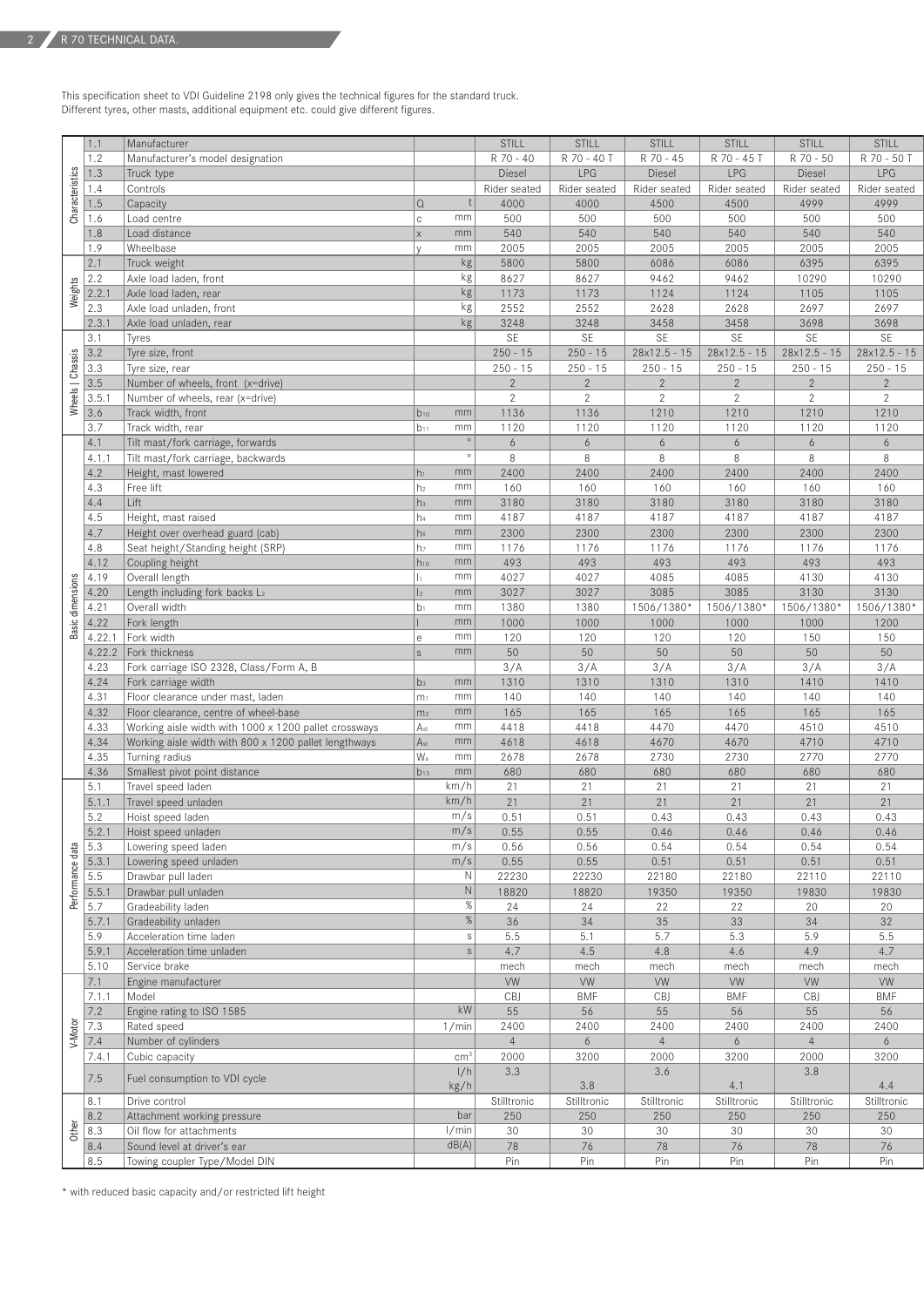

|                          |                         |                 |         | Tele Mast                           | <b>Triplex Mast</b> |  |  |  |
|--------------------------|-------------------------|-----------------|---------|-------------------------------------|---------------------|--|--|--|
| ន<br>70-40/<br>$\propto$ | <b>Rated lift</b>       | h <sub>3</sub>  | mm      | 2980 - 4880                         | $4330 - 7180$       |  |  |  |
|                          | Overall height          | h1              | mm      | $2300 - 3250$                       | $2250 - 3200$       |  |  |  |
|                          | Free lift version "A"   | h <sub>2</sub>  | mm      | 160                                 | 1504 - 2454         |  |  |  |
|                          | Free lift version "B"   | h <sub>2</sub>  | mm      | 160                                 | $1462 - 2412$       |  |  |  |
|                          | Max. height version "A" | h <sub>4</sub>  | mm      | 3987 - 5887                         | 5437 - 8287         |  |  |  |
|                          | Max. height version "B" | h <sub>4</sub>  | mm      | 3987 - 5887                         | $5416 - 8266$       |  |  |  |
|                          | Forward tilt            | a               | $\circ$ | 6                                   | 6                   |  |  |  |
|                          | Back tilt               | b               | $\circ$ | 8                                   | 8                   |  |  |  |
|                          | Load distance           | $\times$        | mm      | 540                                 | 540                 |  |  |  |
|                          | Tyres                   | v/h             |         | 250-15 (7.00-15 Dual) // 250-15     |                     |  |  |  |
| 70-40<br>$\propto$       | Max. width (Dual tyres) | B               | mm      | 1380 (1769 Dual)                    |                     |  |  |  |
|                          | Overall length          | L2              | mm      | 3027                                |                     |  |  |  |
|                          | Working aisle width     | A <sub>st</sub> | mm      | (1000x1200) 4418 // (1200x800) 4618 |                     |  |  |  |
|                          | Track                   | v/h             | mm      | 1136/1120 (1364 Dual)               |                     |  |  |  |
|                          | Tyres                   | v/h             |         | 28x12.5-15 (7.00-15 Dual) // 250-15 |                     |  |  |  |
|                          | Max. width (Dual tyres) | B               | mm      | 1506* (1769 Dual)                   |                     |  |  |  |
| 70-45                    | Overall length          | L <sub>2</sub>  | mm      | 3085                                |                     |  |  |  |
| $\approx$                | Working aisle width     | Ast             | mm      | (1000x1200) 4470 // (1200x800) 4670 |                     |  |  |  |
|                          | Track                   | v/h             | mm      | 1210 (1364 Dual) // 1120            |                     |  |  |  |
|                          | Tyres                   | v/h             |         | 28x12.5-15 (7.00-15 Dual) // 250-15 |                     |  |  |  |
|                          | Max. width (Dual tyres) | B               | mm      | 1506* (1769 Dual)                   |                     |  |  |  |
| 70-50<br>$\approx$       | Overall length          | L2              | mm      | 3130                                |                     |  |  |  |
|                          | Working aisle width     | A <sub>st</sub> | mm      | (1000x1200) 4510 // (1200x800) 4710 |                     |  |  |  |
|                          | Track                   | v/h             | mm      | 1210 (1364 Dual) // 1120            |                     |  |  |  |

\* In exceptional cases 1380 mm with reduced basic capacity and/or restricted lift height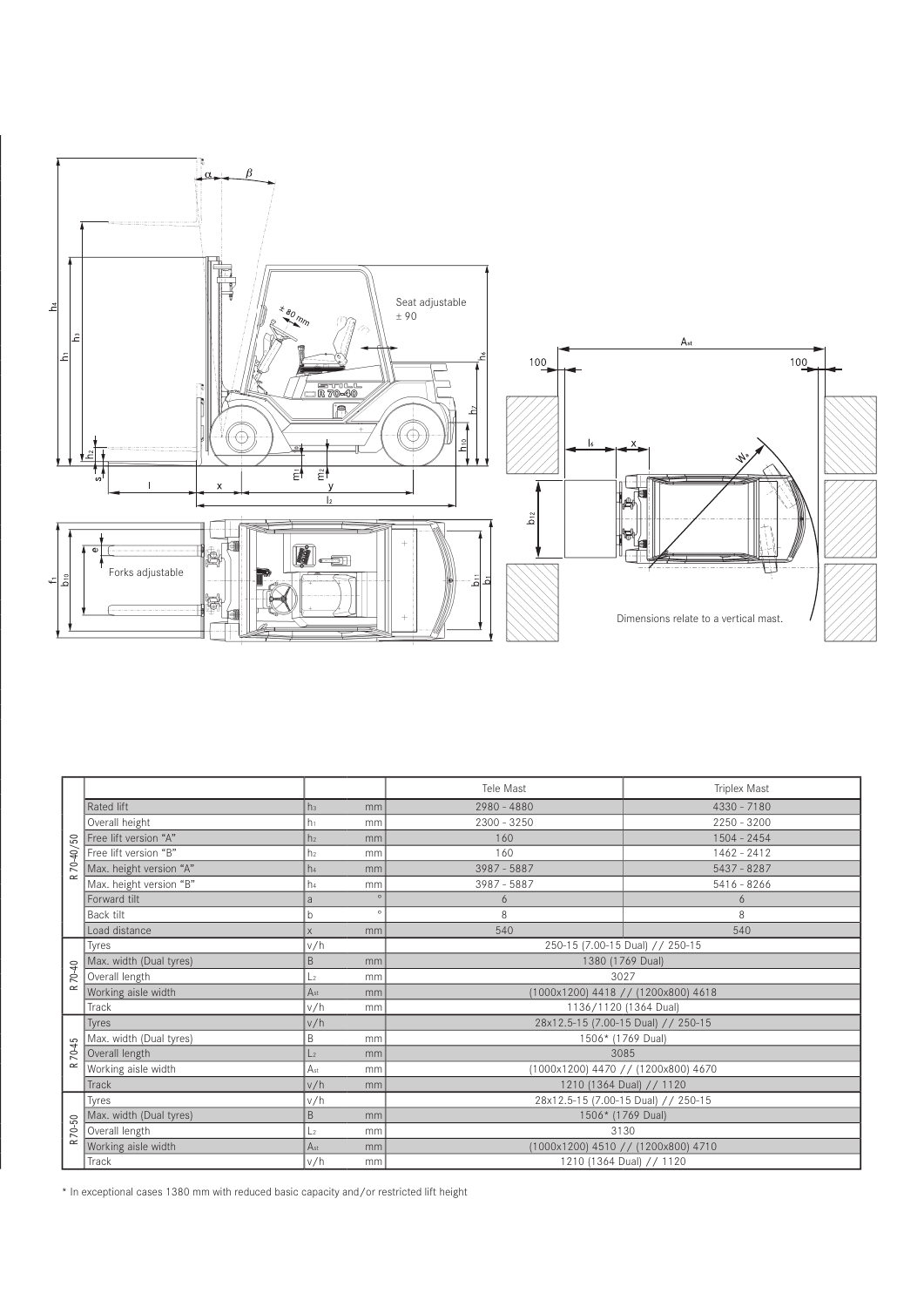



#### Basic capacities R 70-45 Tele mast.



### Basic capacities R 70-50 Tele mast.



#### **Overall concept.**

Engine powered four-wheeled counterbalance forklift truck with front wheel drive.

#### **Drive.**

- Engine-electric drive with hybrid technology.
- Modern diesel and gas engines with 3-phase generator.
- Gas truck with regulated 3-way Cat.
- Drive axle with enclosed 3-phase drive motor.
- Wear-free, oil-immersed multi-disc brake.
- Hydraulic engine fan.

#### Basic capacities R 70-40 Triplex mast.



Basic capacities R 70-45 Triplex mast.





# Basic capacities R 70-50 Triplex mast.

# **Ergonomics.**

- Generously laid out driver's workplace.
- High driver comfort and operating convenience due to
- optimal arrangement of all controls.
- Excellent all-round visibility.

#### **Safety.**

- Low truck centre of gravity and an articulating steer axle for the best stability.
- High residual capacities even at high lifts.
- Excellent driving stability around bends, no electronic aids required.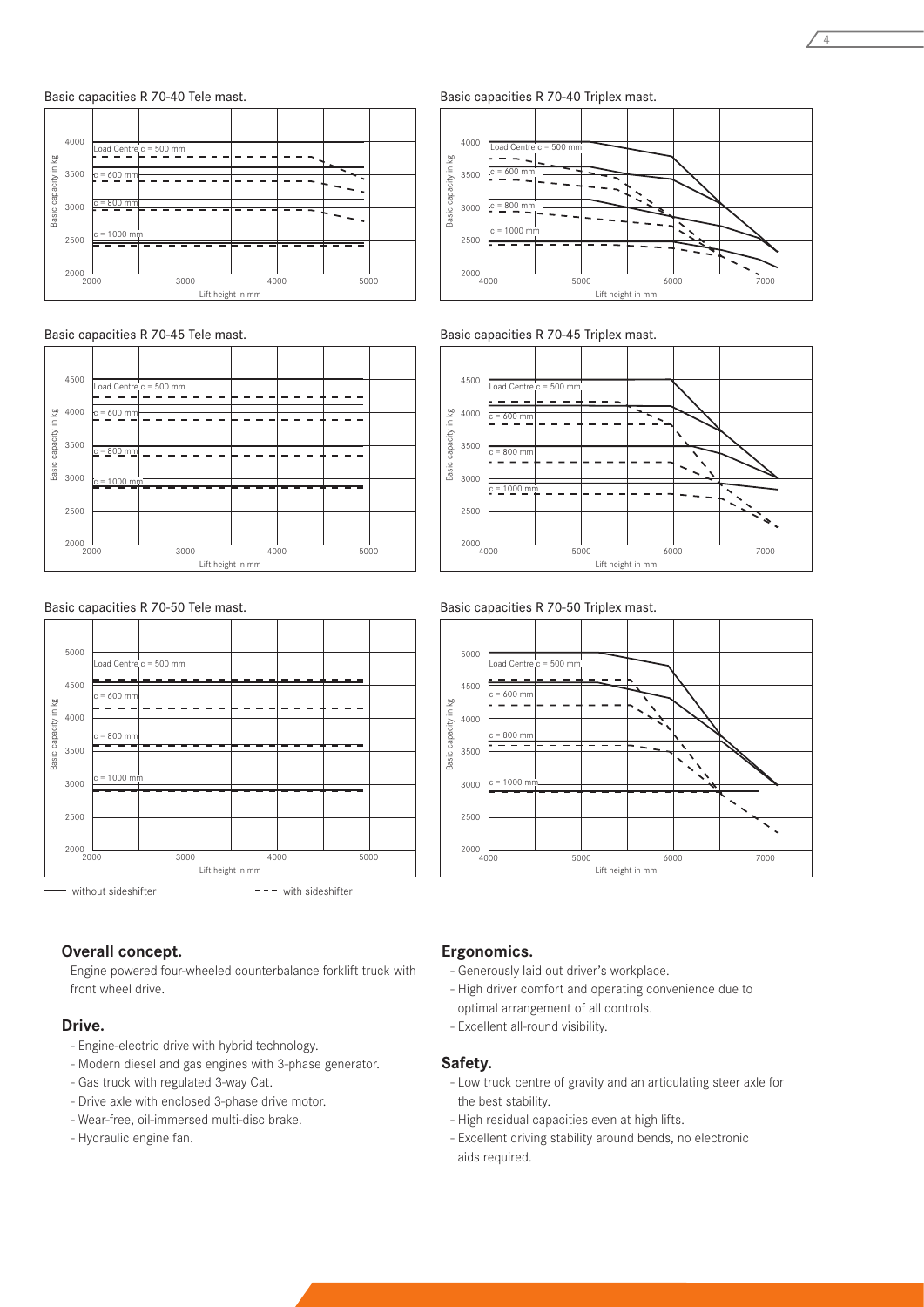## **Environment.**

- Extremely low fuel consumption in all work cycles.
- Low emissions meet Guideline 97/68/EG Stage 3a.

#### **Service.**

- Shortest maintenance interval 1000 operating hours.
- Quick fault identification in the event of damage due to computerised diagnostics.
- Optimal accessibility for maintenance.

# **Technical features:**

## **Driver's workplace.**

- Low, roomy entry step.
- Long hand grip on overhead guard for different grip heights.
- Large footwell with vibration inhibiting floor covering plus automotive style pedal layout.
- Hydraulic servo steering with small steering wheel, ergonomically optimally off centre, offset to the left.
- Narrow steering column with no troublesome display instruments.
- Central display of driving direction plus direction change in the field of view.
- Large display and operating unit to the right of the driver's workplace.

# **Parameter settings for drive regulation.**

- Acceleration and braking can be achieved using just the drive pedal.
- Five drive programmes can be set by the driver.
- Individual setting for speed, acceleration and braking within each drive stage.
- Intelligent drive regulation reduces engine revs when the truck reaches the required speed.

#### **Electrical system.**

- Modern CAN bus technology.
- 12 volt electrics.
- High-speed bus for drive unit regulation.
- Auxiliary bus for ancillary electrical equipment.
- Cable sets sheathed in corrugated tubing with water tight plug connectors.

#### **Mast and hydraulics.**

- Demand-led delivery from hydraulic variable displacement pump for the operating and steering hydraulics.
- Separate hoist and drive hydraulics, so no inching required.
- Newly developed, optimised visibility telescopic mast with triplex as an option.
- Outer mast with C-section with hoist cylinders mounted behind it.
- Triplex mast with two slim, centre cylinders arranged at the sides.
- Clear view fork carriage with open frame profile.

# **Additional equipment (optional).**

# **Truck equipment.**

- Superelastic or pneumatic tyres, single or dual versions.

#### **Engine.**

- Gas truck with alternatives of gas bottle or tank.
- Regenerative soot particle filter in the counterweight or as a replaceable filter system.
- Wide core radiator and additional air filter for use in environments containing dust or fibres.

# **Cab equipment.**

- Modular construction cab with front, rear and roof screen.
- Front mounted damped doors with large opening angles and sliding windows.
- Parallel screen wiper with large wiped area for front and rear screens, with screen washer as standard.
- Rear screen heater as standard.
- Unbreakable exterior and interior mirrors.
- Comfort seat variants with cloth cover, air springing, seat heater, lumbar support, extended backrest.
- Radio/CD player housed in the interior lining of the overhead guard.

#### **Controls.**

- Drive actuated by dual pedal controls.
- Actuation of the hydraulic functions by Joystick or Fingertip control levers.

#### **Electrical equipment and drive control.**

- Tempomat.
- Automotive style lighting also approved for use in road traffic.
- Working spotlights front and/or rear on the overhead guard.
- Components of the Materialflow Management System (MMS).
- FleetManager issue of access authorisations, analysis of truck operating data and accident recorder.
- Camera systems for mast and reversing.

# **Mast and hydraulics.**

- Auxiliary hydraulics for actuating attachment functions.
- Various fork carriage widths and fork lengths.
- Attachments to suit the application.
- Hydraulic accumulator damps hydraulic operation.